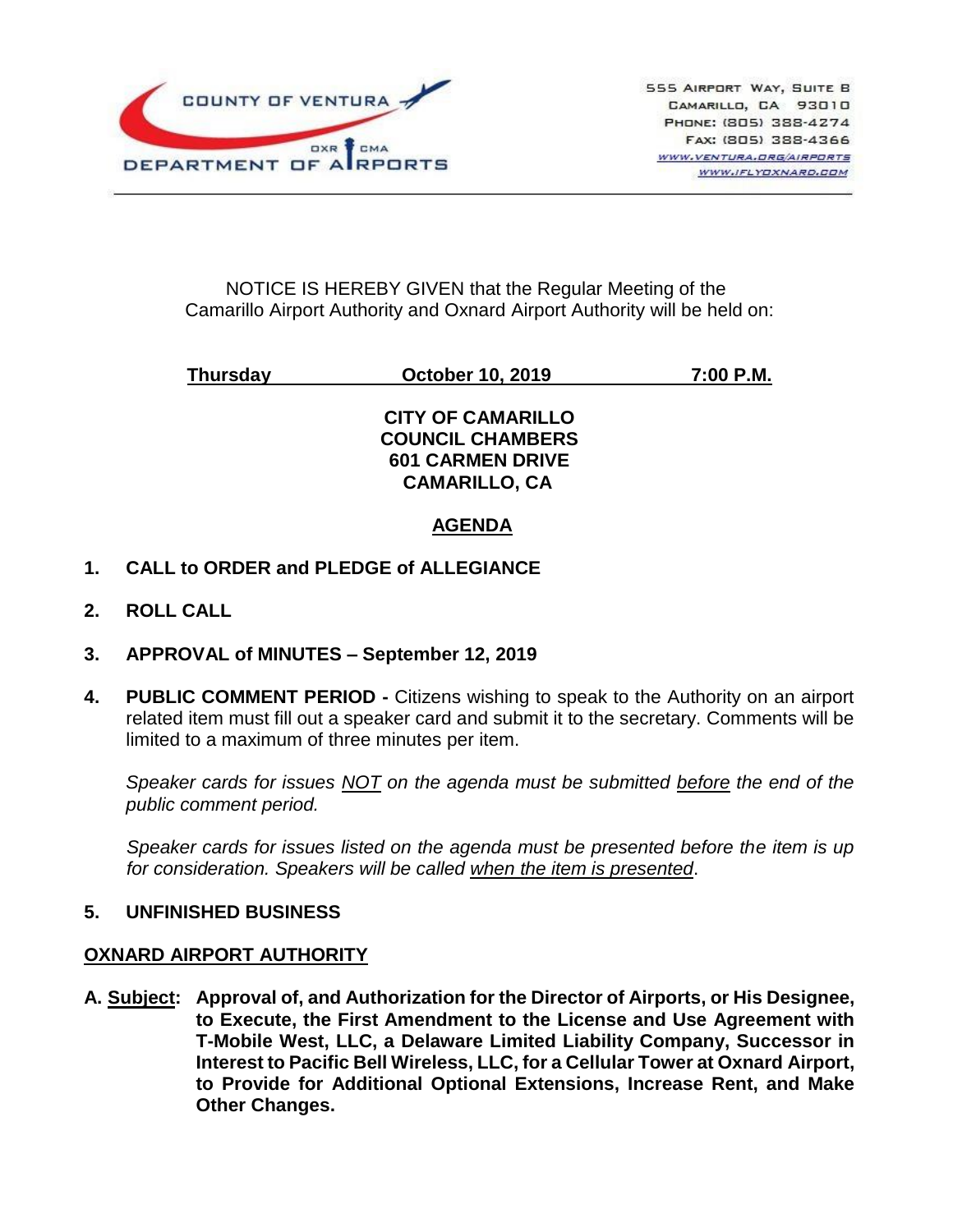### **Recommendation:**

Staff requests that your Commission/Authority recommend that the Board of Supervisors:

Approve, and authorize the Director of Airports, or his designee, to execute, the First Amendment to the license and use agreement with T-Mobile West, LLC, (Attachment 1) for a cellular tower at Oxnard Airport, to provide for additional optional extensions, increase rent, and make other changes.

#### **6. NEW BUSINESS**

#### **OXNARD AIRPORT AUTHORITY**

**A. Subject: Receive and File a Report Concerning the Status of the Proposal by the Oxnard School District to Construct Two Schools at the Intersection of Doris Avenue and Patterson Road; Receive and File the Report from Ventura Local Agency Formation Commission Concerning the Annexation Process of the District's Proposed School Sites at the Intersections of Doris Avenue and Patterson Road; Approve and Authorize the Chairperson to Send a Letter, on Behalf of the Oxnard Airport Authority, to the City of Oxnard Objecting to the Annexation of the Oxnard School District's Property for the Purpose of Constructing the Schools.**

#### **Recommendations:**

Staff requests that your Authority:

- 1. Receive and file staff's report concerning an update on Oxnard School District's (District) proposed school sites at the intersection of Doris Avenue and Patterson Road.
- 2. Receive and file the report from Ventura Local Agency Formation Commission (LAFCO) concerning the annexation process of the District's proposed school sites at the intersections of Doris Avenue and Patterson Road.
- 3. Approve and authorize the Chairperson to send a letter, to be prepared by the Director of Airports, to the City of Oxnard objecting to the annexation of the District's property for the purposes of constructing two schools at the intersection of Doris Avenue and Patterson Road.

#### **7. DIRECTOR'S REPORT**

#### **8. REPORTS**

Monthly Activity Report – August 2019 Monthly Noise Complaints – August 2019 Consultant Reports – August 2019 Airport Tenant Project Status – September 2019 Project Status – September 2019 Meeting Calendar